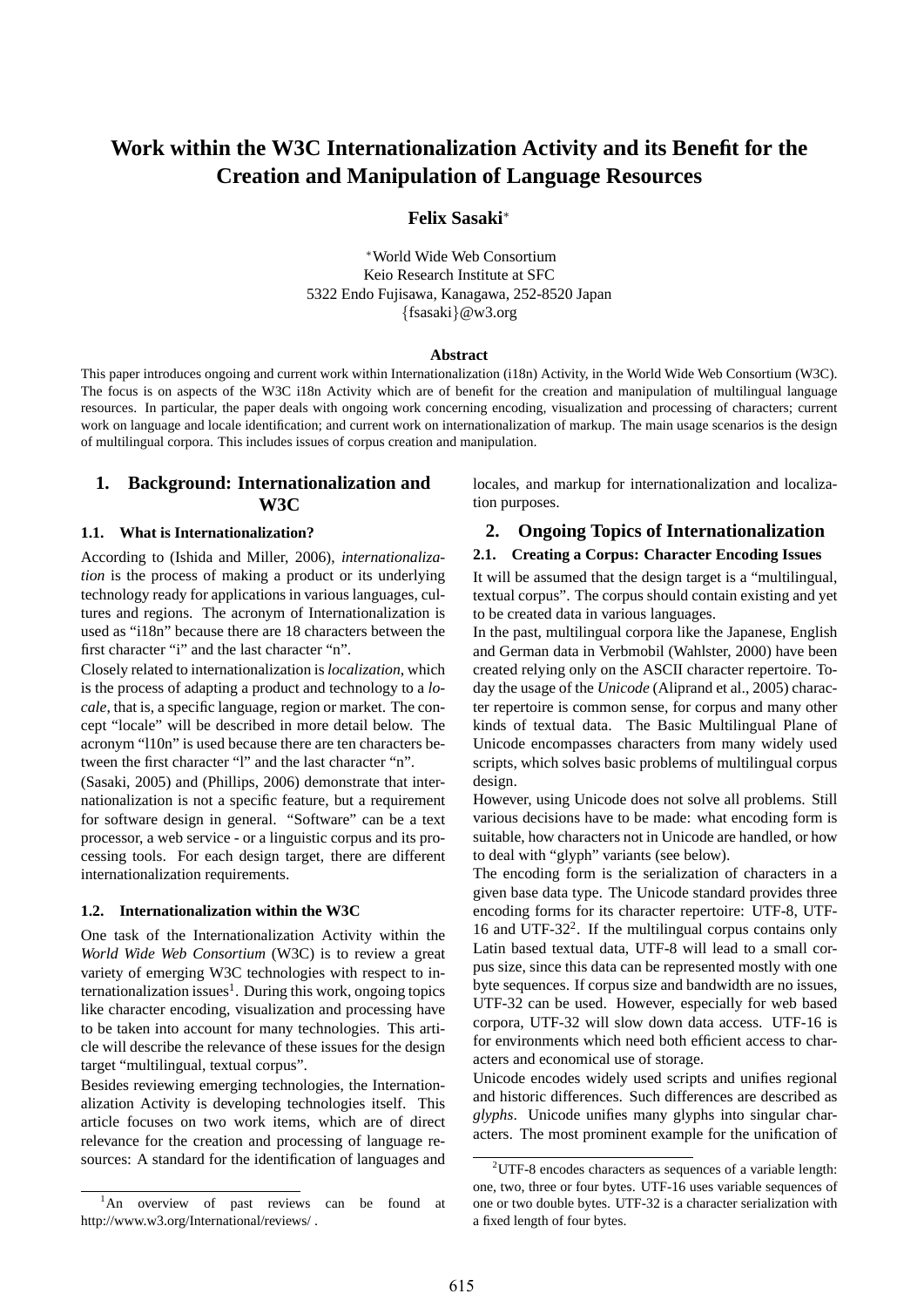glyphs is the *Han unification*, which maps multiple glyph variants of Korean, Chinese and Japanese into a single character repertoire.

As for a multilingual corpus, glyphs characteristics might be quite important. Diachronic glyph variants and rarely used scripts have nearly no chance of becoming a part of the Unicode character repertoire. As one solution to the problem, Unicode provides "variation selectors" which follow a graphic character to identify a (glyph related) restriction on the graphic character. However, it is impossible to have one collection of variation sequences which satisfies all user communities needs.

A different solution would be the encoding of variants as characters. However, since Unicode is an industrial consortium, minority scripts and historical scripts have a small lobby. This makes it difficult for corpus data in such scripts to be represented in Unicode. Fortunately, the *Script Encoding Initiative*<sup>3</sup> has been founded to support proposals to the Unicode consortium for the encoding of rarely used scripts and script elements.

### **2.2. Visualising a Corpus: Bidirecional Text**

In this section, the scope of multilingual corpus design is narrowed to corpora with scripts written from right to left, like Arabic and Hebrew. Unicode has for each character a property "directionality". This property is used by the bidirectional algorithm (Davis, 2005) to support appropriate order in text visualization. If a corpus contains only one script, the bidirectional algorithm assures proper visualization. HTML(Raggett et al., 1999) uses Unicode as the document character encoding. Hence, the HTML visualization order of the source code "HEBREW" (if written in the Hebrew script) will be "WERBEH".

However, the Unicode bidirectional algorithm needs help in certain cases of mixed scripts sequences:

```
Source code:
 engl1 ''HEBREW2 engl3 HEBREW4'' engl5
Visualization a):
 engl1 ''2WERBEH''
 engl3 ''4WERBEH'' engl5
Visualization b):
 engl1 ''4WERBEH engl3 2WERBEH'' engl5
```
In the example, the source code can be visualized as a), that is an English text with two Hebrew citations, or b), that is an English text with a Hebrew citation, which itself contains a English citation. In plain text, visualization b) can be achieved by Unicode control characters. They are inserted to indicate the directional embedding. In text with markup, an attribute like @dir (for "directionality") in HTML can produce the same effect:

```
Source code plain text:
 engl1 ''*U+202B*HEBREW2 engl3
 HEBREW4*U+202C*'' engl5
Source code with markup:
 engl1 ''<span dir=''RTL''>HEBREW2
 engl3 HEBREW4</span>'' engl5
```

```
3
See http://www.linguistics.berkeley.edu/sei/ for further infor-
mation.
```
A query for the length of visualization b) will lead to 25 characters for the source code with markup. As for source code in plain text with control characters, the query will lead to 27 characters. To avoid such influence of directionality indicators, using markup is highly recommended.

Such directionality issues are only one example of the relation between Unicode and markup languages. Further information on the topic is provided by (Dürst and Freytag, 2003).

### **2.3. Processing Textual Corpus Data**

As the corpus is created and can be visualized, the next step is processing of character data. The following processes will be discussed in this section: Counting, normalization and collation sensitive ordering.

A basic process is counting characters. In the Java programming language, regular expressions in Java count character borders: Java takes the beginning of an input sequence into account, even if it is empty. Other technologies count "only" characters. Hence, given the empty input sequence "" and the regular expression "a?", there will be a match in Java, but not in every other technology.

As for comparison of character sequences, there are two prerequisites. First, the strings have to be in the same encoding. This is not a trivial requirement if massive corpus data is gathered from the Web. (Emerson, 2006) describes character encoding detection issues.

Second, characters have to be in the same *normalization form*. Normalization is the process of bringing two strings to a canonical encoding before they are processed. This is necessary because some character encodings allow multiple representations for the same string. An example: The character "LATIN SMALL LETTER C WITH CEDILLA" can be represented in Unicode as a single character with the code point "U+00E7" or as a sequence "U+0063 U+0327". Normalization of text and string identify matching is described in detail in the "Character Model for the World Wide Web 1.0: Normalization"(Yergeau et al., 2005). As with character encoding, normalization is of high importance for the creation of mass corpora relying on web data. The last process discussed for characters is ordering based on *collations*. A collation is a specification of the manner in which character strings are compared and ordered. A simple collation is a code point based collation. It is used for example as the default collation in XPath 2.0 functions (Berglund et al., 2005), which is also used in the XML Query language XQuery (Boag et al., 2005). "Code point based" means that strings are compared relying on the order given by the numeric identifiers of code points. More enhanced collations take specific information into account. For example, a collation might identify the two strings "Strasse" and "Straße" as identical or different. An example of such differences is the order in a German phone book, versus a German lexicon.

# **3. Current Topic: Language and Locale Identification**

The topics of comparisons and collations lead naturally to language and locale identification. In the example above,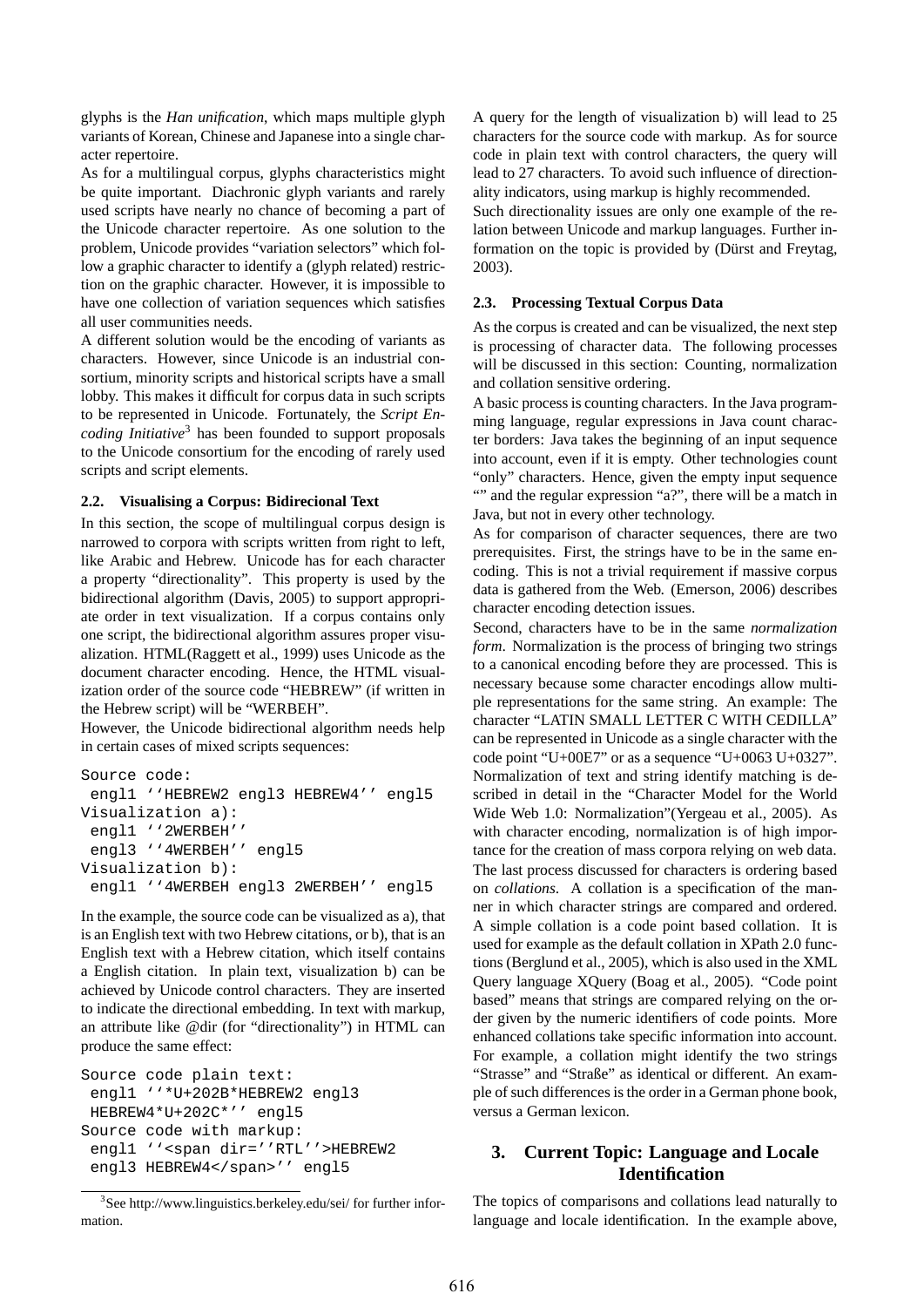there is the same language (German), but two different collations (phone book versus lexicon).

It is crucial to have proper language identification within corpus meta data standards like IMDI (Wittenburg et al., 2000) or OLAC (Simons and Bird, 2003). But language identification is also useful for glyph identification mentioned above, i.e. to separate language and region specific differences for a HAN character.

Corpora being created with XML can make use of the attribute *xml:lang*. It supplies language values in the format described by RFC 3066 (Alvestrand,  $2001$ <sup>4</sup>. RFC 3066 defines a language tag as follows:

```
Language-Tag =
 Primary-subtag *( "-" Subtag )
Primary-subtag =
 1*8ALPHA
Subtag =
 1*8(ALPHA / DIGIT)
```
A language tag consists of a primary subtag, which can contain 1 to 8 alphabet characters, and a subtag which can contain 1 to 8 alphabet or numeric characters. All values are case insensitive. Two letter primary subtags are interpreted as ISO 639 part 1 language codes (ISO-639, with various publication dates). Three letter primary subtags are ISO 639 part 2 language alpha-3 codes. The second subtag is interpreted ISO 3166 alpha-2 country codes (ISO-3166, with various publication dates). An example of a language tag compliant to this interpretation is "en-US", that is English in US America.

There are some shortcomings of RFC 3066:

- The RFC 3066 grammar is too general for a validation of values.
- There is no stability in the relation between RFC 3066 values and the underlying ISO standards.
- There is no subtag to encode scripts, hence it is impossible to differentiate between e.g. Chinese in the Chinese script and a romanized transliteration.
- The notion of country is different from a region e.g. the political entity "country" may change relatively fast, compared to the region of a speaker community.

All these shortcommings have an impact on the usefulness of language information in a great variety of applications, including metadata about multilingual corpora. Recently a revision of RFC 3066 called *RFC3066bis*<sup>5</sup> was undertaken. It will be introduced in the following section.

#### **3.1. Structure of the Language Tags in RFC3066bis**

RFC 3066bis is compatible to RFC 3066: an RFC 3066bis language tag is valid against the grammar of RFC 3066. There are additional constraints defined in RFC 3066bis to differentiate between various types of subtags: script, region, variant, extension and privateuse.

```
langtag = (language
 ["-" script]
 ["-" region]
 *("-" variant)
 *("-" extension)
 ["-" privateuse])
```
The various subtags have the following meaning.

The primary language subtag (2 or 3 letters, 4 letters or 5-8 letters) indicates the language in accordance with ISO639-1 (two letter) or ISO639-2 (three letter). Three letter subtags immediately following the primary subtag are called "extlang". These are reserved for ongoing revisions of ISO 639. An example of a subtag is "de", meaning "German".

The script subtag (4 letters) indicates script or writing system variations, in accordance with /citeISO15924. An example is "de-Latn", meaning "German written with the Latin scrip".

The region subtag (2 letters or 3 digits): 2 letters indicate country, territory, or region, in accordance with ISO3166, part 1. This subtag fulfills the same role as the 2-letter second subtags in rfc3066. 3 digits indicate region information in accordance to UN "Standard Country or Area Codes for Statistical Use" within the region subtag. An example of a subtag is "de-DE", meaning "German in Germany".

The variant subtag (starting with a letter: at least 5 characters; starting with a digit: at least 4 character) indicate variations not associated with an external standard. These must be registered in the IANA subtag registry (see below). An example is "de-Latn-DE-1996", meaning "German written with the latin script in Germany, in the year of 1996)".

The extension subtag (introduced by a single character subtag) indicates an extension to RFC3066bis. RFC3066bis defines mechanisms how such extensions must be registered, which encompasses e.g. the creation of an RFC about the extension. An example is an extension introduced by "r": "en-Latn-GB-r-extended-sequence-x-private".

The privateuse subtag (introduced by "x") indicate a private agreement.

RFC3066bis defines also a new registry called "IANA language subtag registry". It contains not whole language tags, but subtags. All subtags defined already for RFC3066, and all subtags currently (and in the future) available in the underlying ISO standards are part of this registry. RFC306bis introduces two conformance criteria for language tags: "well formed" versus "valid". The former checks the syntax defined above, the latter checks in addition conformance to the language subtag registry.

In addition to the structure of language tags and a registry for subtags, RFC3066bis defines mechanisms for matching values. These encompass matching schemes for filtering (the least specific language tags match) versus lookup (the most specific language tags match).

### **3.2. Language Tags and Language Resources**

RFC3066bis has been designed carefully to fulfill both the needs of the language resource community and of other application areas. The main means for language identification

<sup>&</sup>lt;sup>4</sup>There is no means in XML for validating that this attributes contains RFC 3066 compliant values. However, many processes mentioned above rely on them.

<sup>&</sup>lt;sup>5</sup>If finally approved, this revision will have a different RFC number.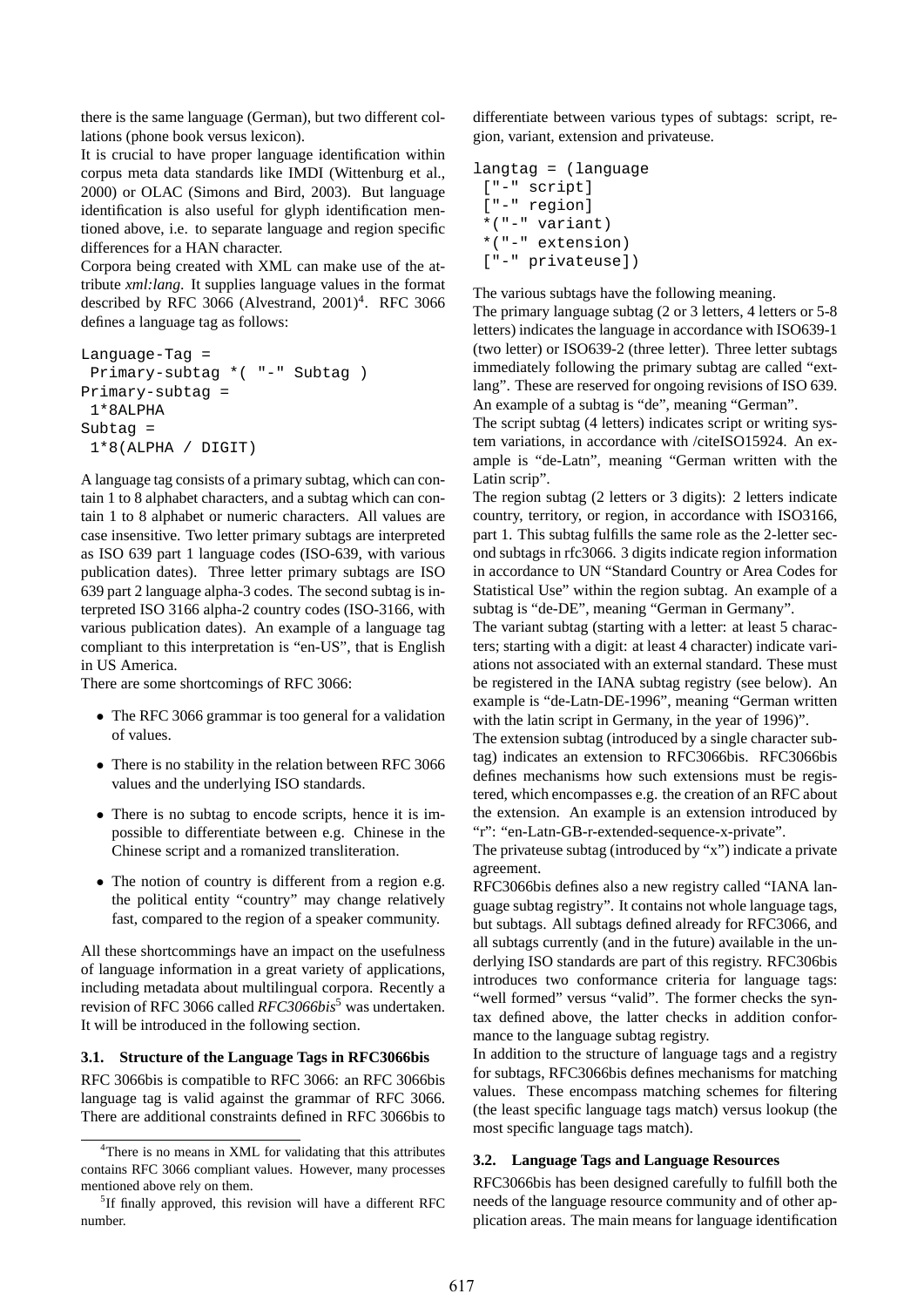of language resources is ISO 639 part 3<sup>6</sup>. Its aim are identifiers for all human languages. This is in contrast to ISO 639 part 1, which focuces on terminology and lexicography, and part 2, which focuces on terminology and bibliography. Part 3 allows for distinguishing extinct, ancient, historic and constructed languages. It lists a very large number of not well-known, yet research relevant languages. ISO 639 part 3 is not approved as a standard yet, but is expected to be an ISO standard at the end of this year. RFC3066bis then will be updated to take ISO 639 part 3 into account.

The W3C Internationalization Activity is working on a document about language and locale identifiers in internet based scenarios<sup>7</sup>. It has two purposes. First, it will provide a common set of identifier (values), which is necessary for any reliable processing of distributed (language) resources. Here the document will mainly rely on RFC3066bis.

Second, the draft will provide a distinction mechanism for separating language and locale. The concept of a locale is important for processing of dates, times, numbers, or currencies. But it is also relevant for linguistic related processing, like the mentioned sort-order (collation). An example of the difference was given above for German ordering conventions (telephone book versus lexicon): Both are conventions for the German language, but with different ordering preferences. Linguistic processing may also rely on the script. It is for example necessary to differentiate Romanized, transliterated Japanese from Japanese in its mainly used version which combines four scripts. Locale definitions can also effect text boundaries (character, word, line, and sentence), or text transformation definitions (including transliterations).

# **4. Current Topic: Internationalization Tag Set**

The purpose of the "Internationalization Tag Set" (ITS) is to provide a set of elements and attributes for common needs of XML internationalization and localization. Various examples of such needs have been described in the previous sections: For example, HTML defines an attribute for directionality, or the working draft for language and locale identifiers defines locale specific information. ITS gathers these state of the art definitions, to enable their application in existing or emerging XML vocabularies.

#### **4.1. ITS: General Approach**

ITS encompasses various *data categories* for internationalization and localization and their implementation in XML. The separation of data categories versus their implementation is made to allow for a great variety of usage scenarios, which will be described below. ITS is currently a working draft. A first version of ITS will be finalized within this year.

The following data categories are covered in the current ITS working draft:

- "Translatability" conveys information about whether a piece of textual content in a document should be translated or not.
- "Directionality" conveys the directionality information which is beneficial for visualization of text width mixed directionality.
- "Terminology" indicates terms and is used to add reference information to external resources like terminology data bases.
- "Localization Information" provides a means to add information necessary for the localization process.
- "Ruby" is used to provide pronunciation or further information, in compliance with the W3C Ruby specification (Sawicki et al., 2001).
- "Language Information" is used to specify that a piece of content is of a language, as defined by RFC3066bis.

More and more textual data is being created in XML based formats. Hence, many of these data categories have direct relevance for the language resource community which deals with such formats. For example, (Senellart and Senellart, 2005) describe a methodology to pass information to machine translation tools on the translatability of textual content in XML document. ITS can be used to define such information.

### **4.2. Simple, Local Implementation of ITS Data Categories**

The simple, so-called "local" implementation of the data category "translatability" is an attribute "its:translate" with the values "yes" or "no". It can be attached to any element in an XML document:

```
<text its:translate="no">
... <p its:translate="yes">..."</p>
</text>
```
The attribute expresses information about elements, including child elements and textual content, but excluding attributes. The value of this definition is to have an common agreement on the scope and the values of the data category "translatability", and a unique attribute in a unique XML namespace.

### **4.3. Global Implementation of ITS Data Categories**

The "local" implementation of ITS data categories is used locally in XML documents. In contrast, there is a "global" usage of data categories, which is independent of a specific position:

```
<its:documentRules>
<its:translateRule its:select="//p"
its:translate="yes"/>
<its:termRule its:select="//qterm"/>
</its:documentRules>
```
<sup>6</sup> See http://www.sil.org/iso639-3/default.asp for further information.

 ${}^{7}$ A draft document can be found at http://www.w3.org/International/core/langtags/ .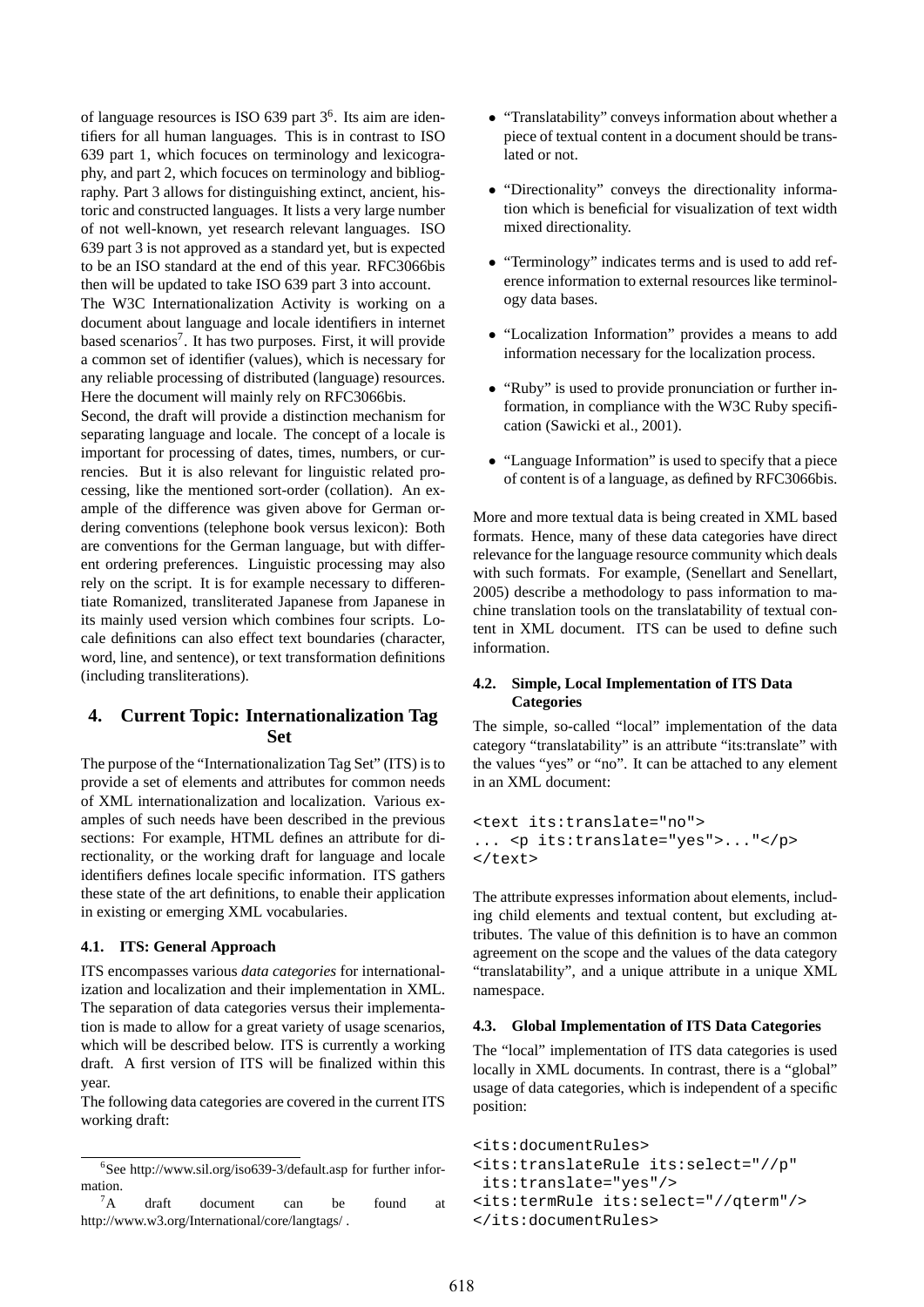In the documentRules element, where is an element "translateRule" for the "translatability" data category. It contains an attribute "its:selector". Its value is an XPath expression which selects in the example all "p" elements. The second attribute "its:translate='yes"' expresses that these attributes are translatable.

As for language resources, global usage of ITS is important for the preparation of a variety of processes. For example, the application of a term data base can make use of global rules which define that a specific name in an XML vocabulary is used to mark up terms. Or the translatability data category can be used to differentiate translatable and non-translatable text as input for (semi-)automatic machine translation, as described above.

There is an additional usage of global rules which is important for the combined reuse of a variety of markup schemes.

```
<its:documentRules>
<its:langRule its:select="//*"
 its:langMap="@someAttribute"/>
<its:termRule its:select="//*"
 its:localeMap="@anotherAttribute"/>
</its:documentRules>
```
In the example, it is assumed that a document contains attributes with language or locale information. The "its:select" attributes again select nodes, as in the examples before. The "map" attributes at the "langRule" and "localeRule" elements are used to specify the element or attribute on which the information is available.

```
<text someAttribute="en-US">
...<value
    anotherAttribute="locale-x"/>
...
\langletext>
```
Given these global rules and the example document above, the value of the "someAttribute" attribute are interpreted as language values. The value of ITS global rules here is that they specify a common semantics for markup: In the ITS tagset working draft, it is specified that the "someAttribute" attribute value has the meaning of RFC3066bis, and that the "anotherAttribute" value is used for locale identification. The benefit is that there is no need to change existing markup to specify this semantics. This is identical to the aim of (Simons et al., 2004). The difference is that (Simons et al., 2004) rely on an RDF representation of markup semantics, while the ITS approach uses an XML representation.

### **4.4. Relation to other Standardization Efforts and Prospectives for Language Resources**

ITS is related to various existing standards and standardiziation efforts. This concerns especially (Savourel, 2005) and XLIFF (Savourel and Reid, 2003). TMX is used to allow easier exchange of translation memory data. The goal of XLIFF is to align data from source and target language(s).

Both of these formats are important *during* the localization process. In contrast, ITS is necessary to assure "localizability" itself: Its aim is to provide proper internationalization, as a requirement for successful localization. From the perspective of language resources, ITS is not meant as a part of a language resource processing scenario. It is rather a means to prepare (large sets of) documents, e.g. to be able to use the same processes of language and locale values for heterogeneous markup schemes.

A perspective for a future version of ITS could be a data category for linguistic markup, e.g. for part of speech units or sentential units. Many efforts have been taken to standardize such markup. ITS could allow for merging such efforts, by declaring levels of linguistic analysis, without forcing people to agree on specific values, e.g. for parts of speech.

# **5. Conclusion: W3C and Language Resources: Prospective**

This article discussed current and ongoing work within the W3C Internationalization Activity and its benefit for the creation and manipulation of language resources. The focus of ongoing work was on issues related to character encoding, order in visualization and character processing. As for current work, the topics of language and locale identification and markup for internationalization and localization purposes were discussed.

Many examples in the sections on current work showed that the work within the i18n Activity and W3C *in general* is driven by its member companies and organizations. However, the work on ITS, previously manly driven by localization aspects, is now being enhanced by aspects which are of direct relevance for the development of multilingual language resources. In this sense, the i18n Activity is a place there two communities meet, i.e. the language resource and the localization community. Both of these communities are dealing with massive linguistic data, but currently there are only a few places of exchange. Hence, one underlying motivation of this paper is also to bring the value of W3C work to the language resource community. W3C develops technologies, which can benefit from the requirements of (multilingual) linguistic applications; and it is a place where communities with interest on language resources can meet to create new technologies together, to their mutual benefit.

# **6. References**

- J. Aliprand, Julie Allen, et al., editors. 2005. *The Unicode Standard. Version 4.0*. Addison-Wesley, Boston.
- H. Alvestrand. 2001. Tags for the Identification of Languages. Technical report, IETF. http://www.ietf.org/rfc/rfc3066.txt.
- A. Berglund, S. Boag, et al. 2005. XML Path Language (XPath) 2.0. W3C Canidate Recommendation. Technical report, W3C. http://www.w3.org/TR/xpath20/.
- S. Boag, D. Chamberlin, et al. 2005. XQuery 1.0: An XML Query Language. W3C Candidate Recommendation. Technical report, W3C. http://www.w3.org/TR/xquery/.
- M. Davis. 2005. The Bidirectional Algorithm. Unicode Standard Annex #9. Technical report, Unicode Consortium. http://www.unicode.org/reports/tr9/.